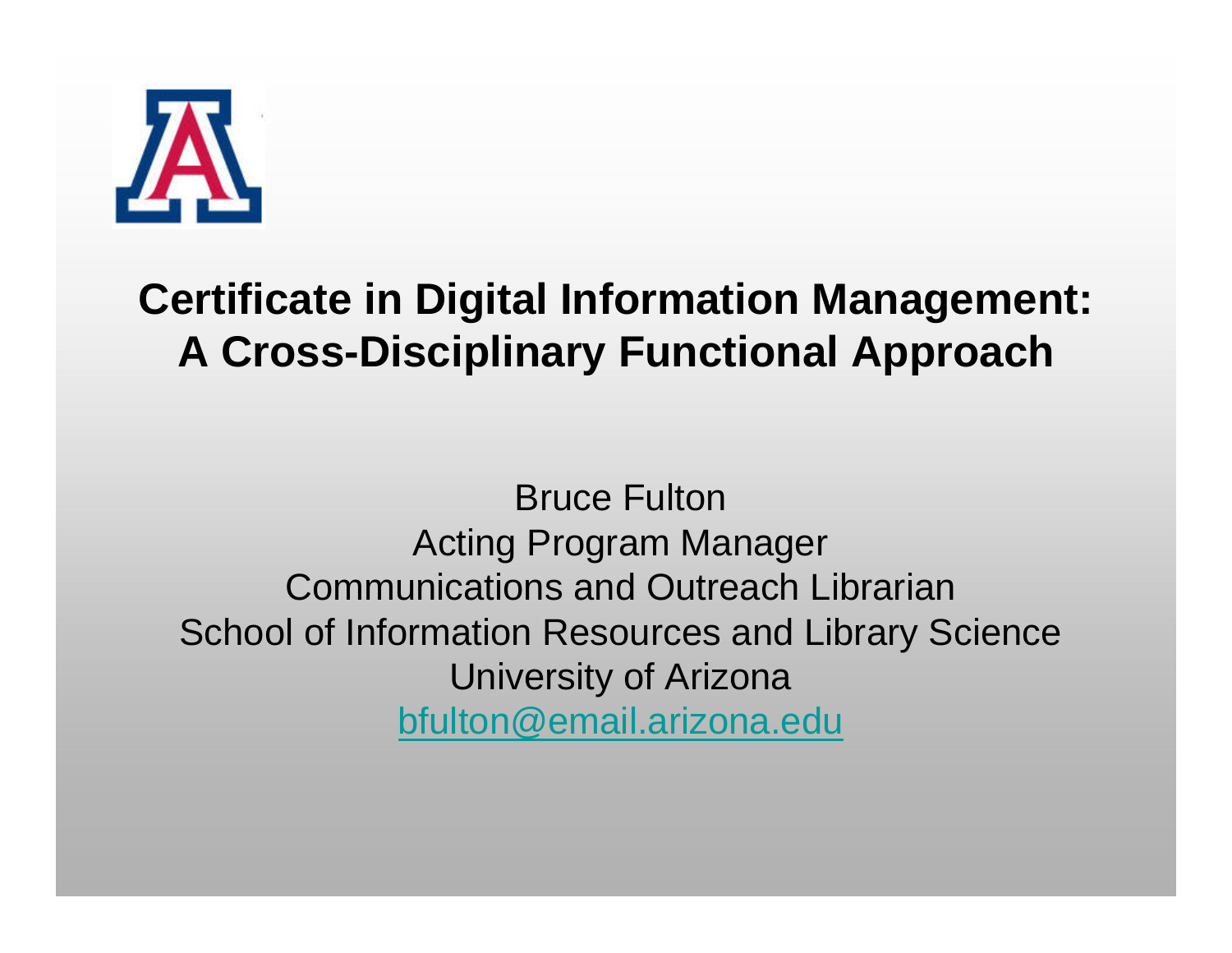



- •Design Phase
- Development Phase
	- –Funding and Sustainability
	- –Administration and Management
	- –Pedagogy
	- Curriculum
- Functional Description
- •Implementation Phase (Current Status)
- Future Direction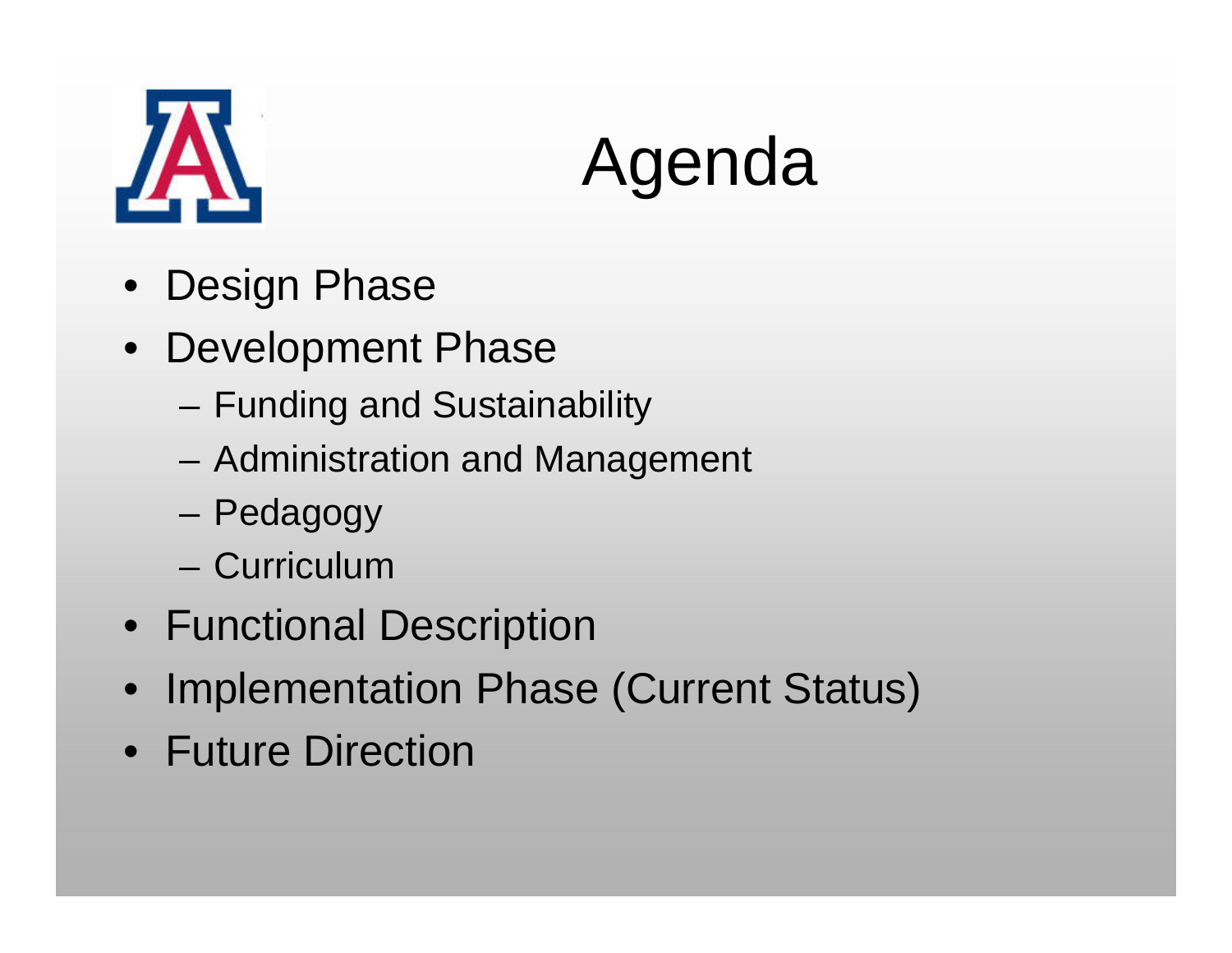

# Design Phase

- Preliminary Justification and Conceptual Design 2004-2005
	- – UA School of Info Resources and Library Science + Arizona State Library, Archives and Public Records
- Detail Design 2005-2006
	- – UA Office of Continuing Education and Academic Outreach, eCollege
	- IMLS Grant Application Fall 2005
	- UA Graduate College Certificate Proposal Process Fall 2005 through Spring 2006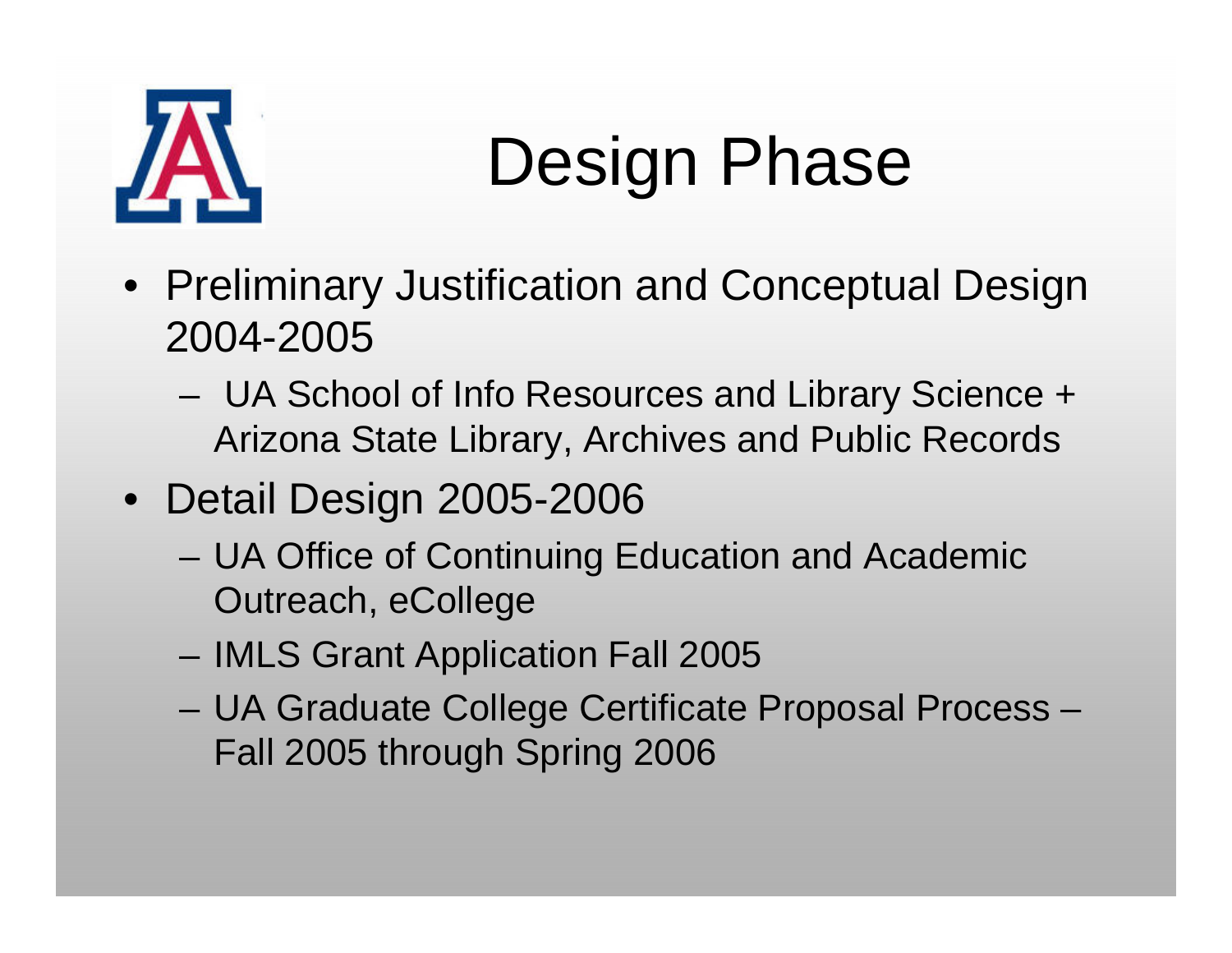

Concept

- $\bullet$  Introduce students to the theoretical knowledge, conceptual framework and practical skills required to create, maintain and curate collections of digital information.
- Provide a foundation in digital records, digital archives, digital libraries, and other kinds of digital collections.
- Integrate the disciplinary knowledge of the communities of practice and their underlying technological foundations within a digital collection context.
- Deliver it through a 100% online virtual model of instruction.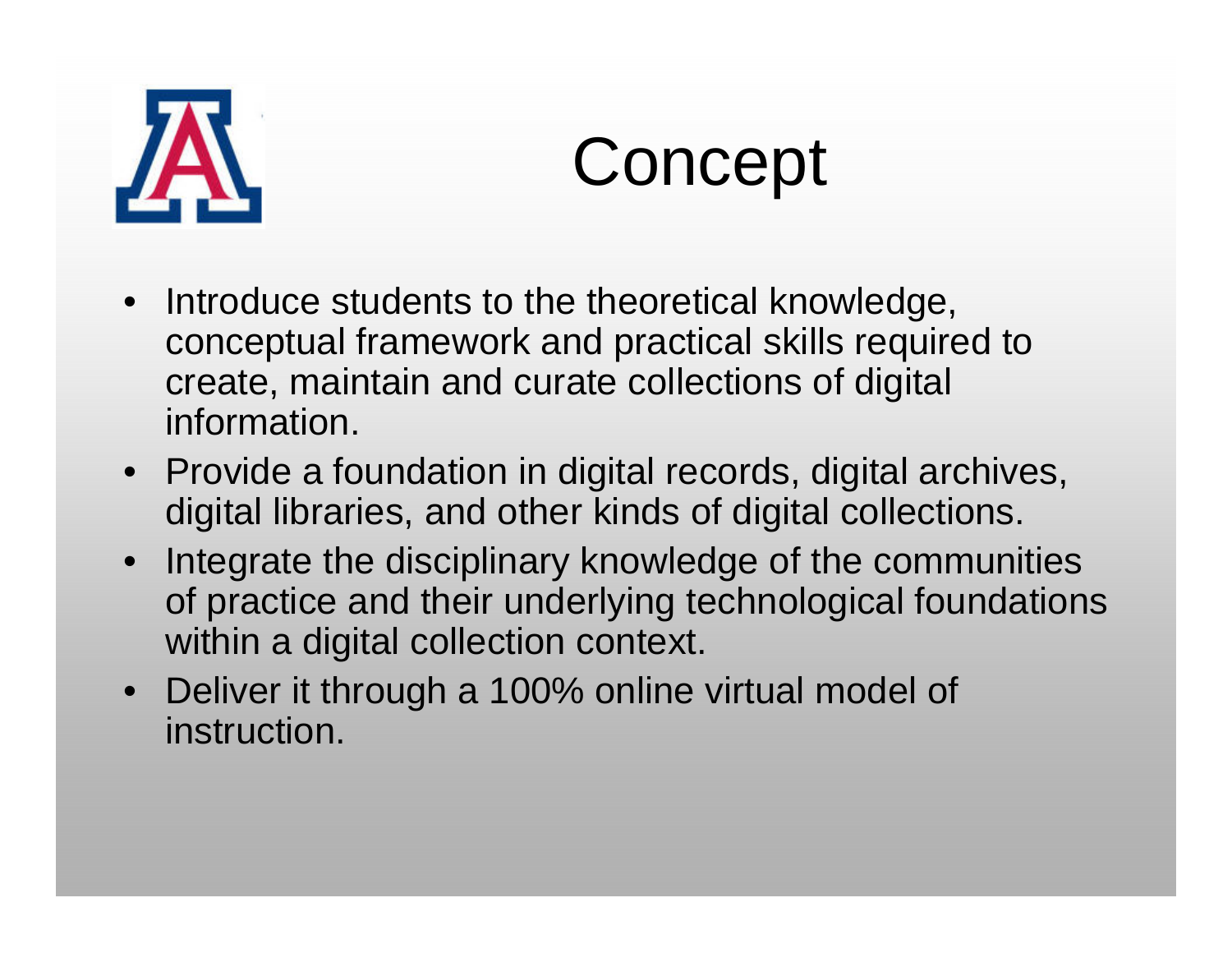

### Functional Approach

- $\bullet$  Today's digital information specialists must apply a variety of organizational approaches and emerging technologies to create, maintain, manage and curate digital information.
- Traditional divisions, or silos, defining the professions in libraries, archives and records are changing and in some cases breaking down as technology transforms the way people work.
- Functional cross-disciplinary approach underscores understanding of both knowledge and skills of librarians, archivists, records managers *and technologists*.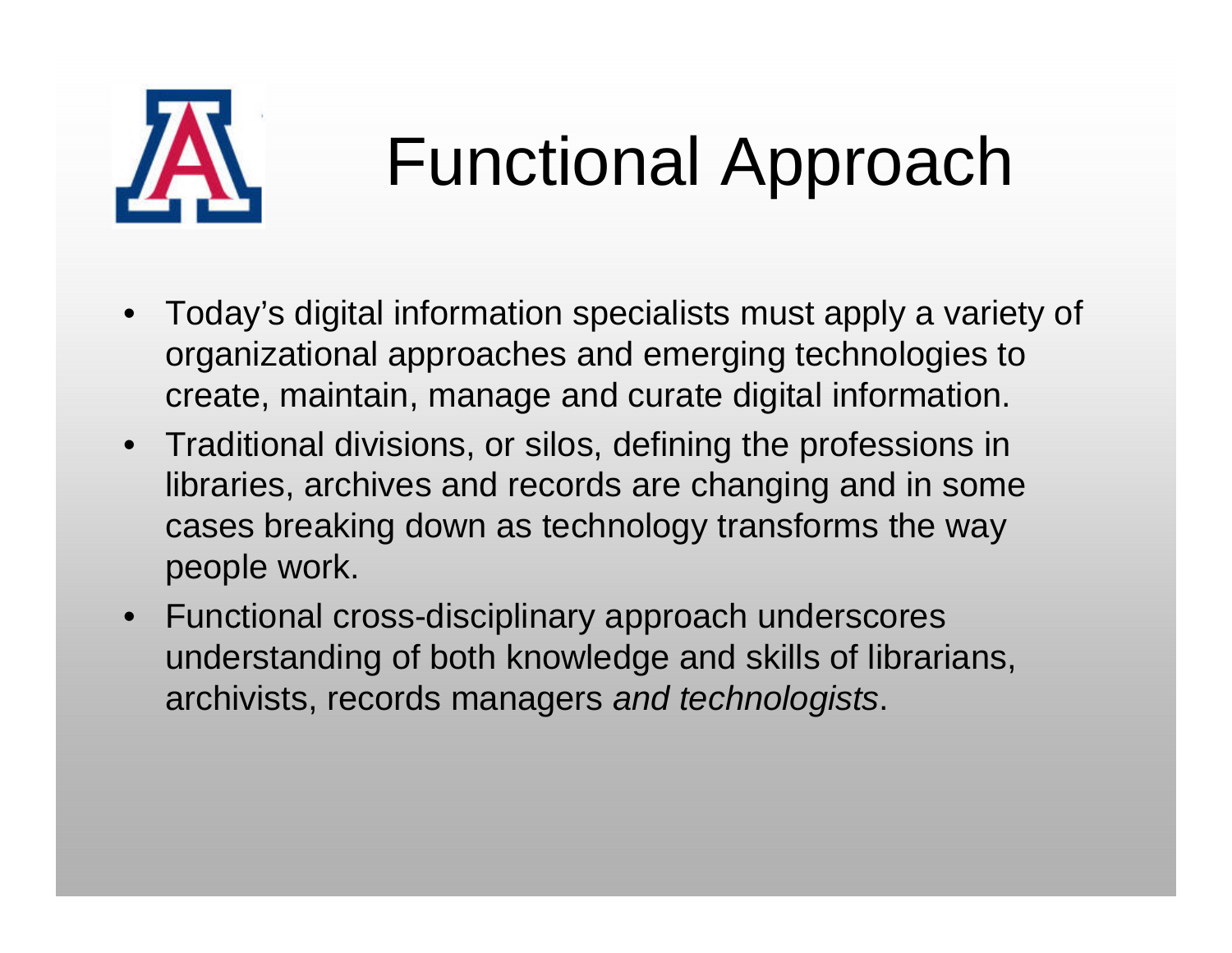

#### Intended Audience

- Entry point for MLS candidates, esp. with degrees in other disciplines, and career interests in digital collections
- Post MLS or PhD certificate of specialty or area of concentration, PhD minor, dual master's
- Graduate study for communities of practice where the MLS is not a required credential
- Professional development for current practitioners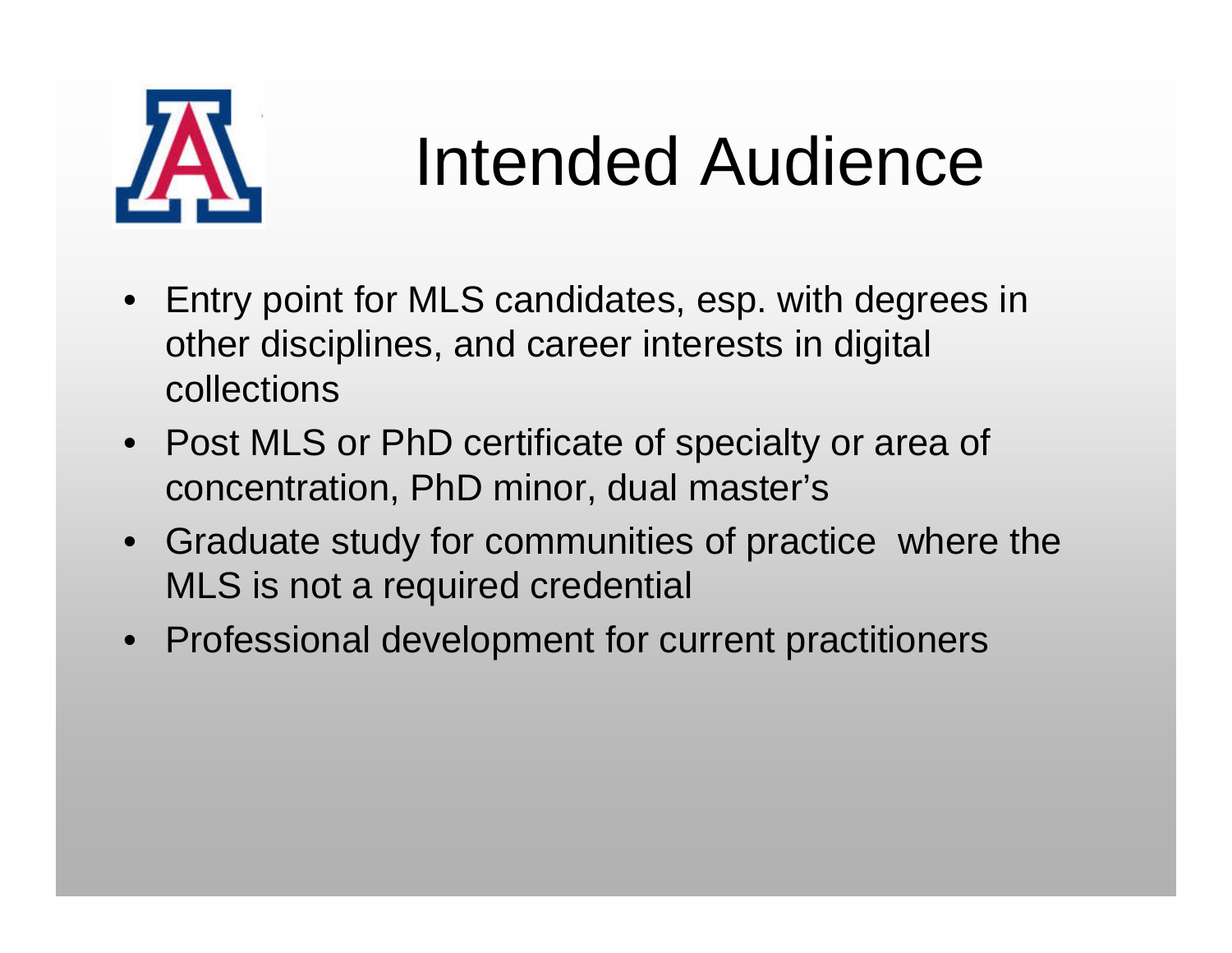

# Reasons for a Certificate\*

- • providing a more flexible response to an emerging need for specialized training
- • providing an easier path to graduate education, especially for persons who have been out of school for some time
- providing a recruitment path for students who pursue degree programs following acquisition of a certificate
- providing an opportunity for a discipline or interdisciplinary group to take their first steps in offering graduate level programming
- providing an opportunity for students to develop an expertise which may help in advancing their careers, or in changing careers
- providing a new revenue stream for the university.
- \*Syverson, Peter and Welch, Stephen, "Post-Baccalaureate Certificates: A First Look At Graduate Certificate Programs Offered By CGS Member Institutions," CGS Communicator*,* Council of Graduate Schools, 30 No. 9 (November 1997)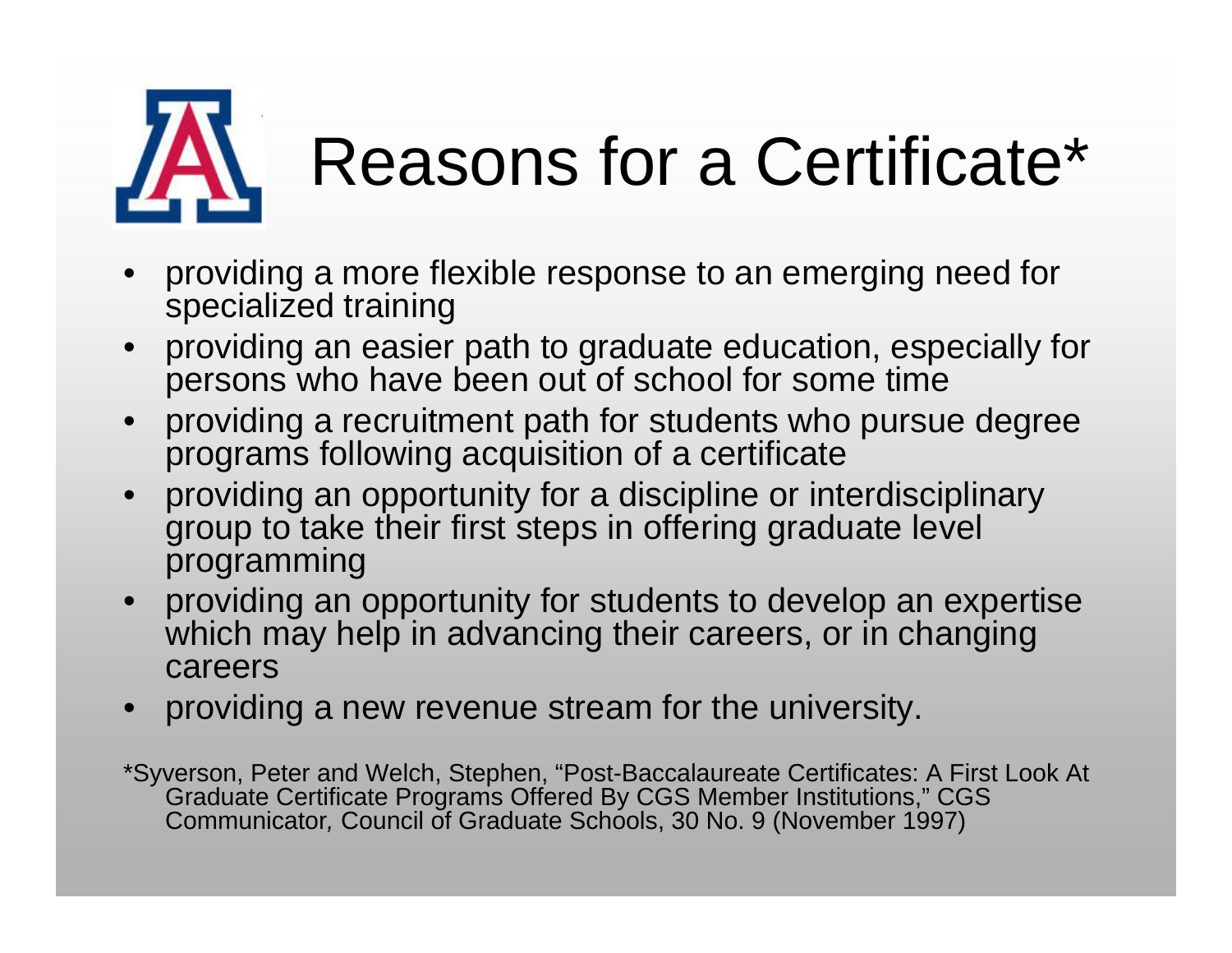

# Funding and Sustainability

- Properly planned and managed, certificates are selfsustained primarily through program or course fees.
	- Don't underestimate admin and staff support requirements.
- Certificates must be marketable and address areas of need.
	- Reduced options for scholarships and support funding means more of the cost is born by the student.
- There are economies of scale for multiple certificate programs.
- Factors include time to completion, staffing (academic and support), facilities.
- Cohort model simplifies planning and forecasting.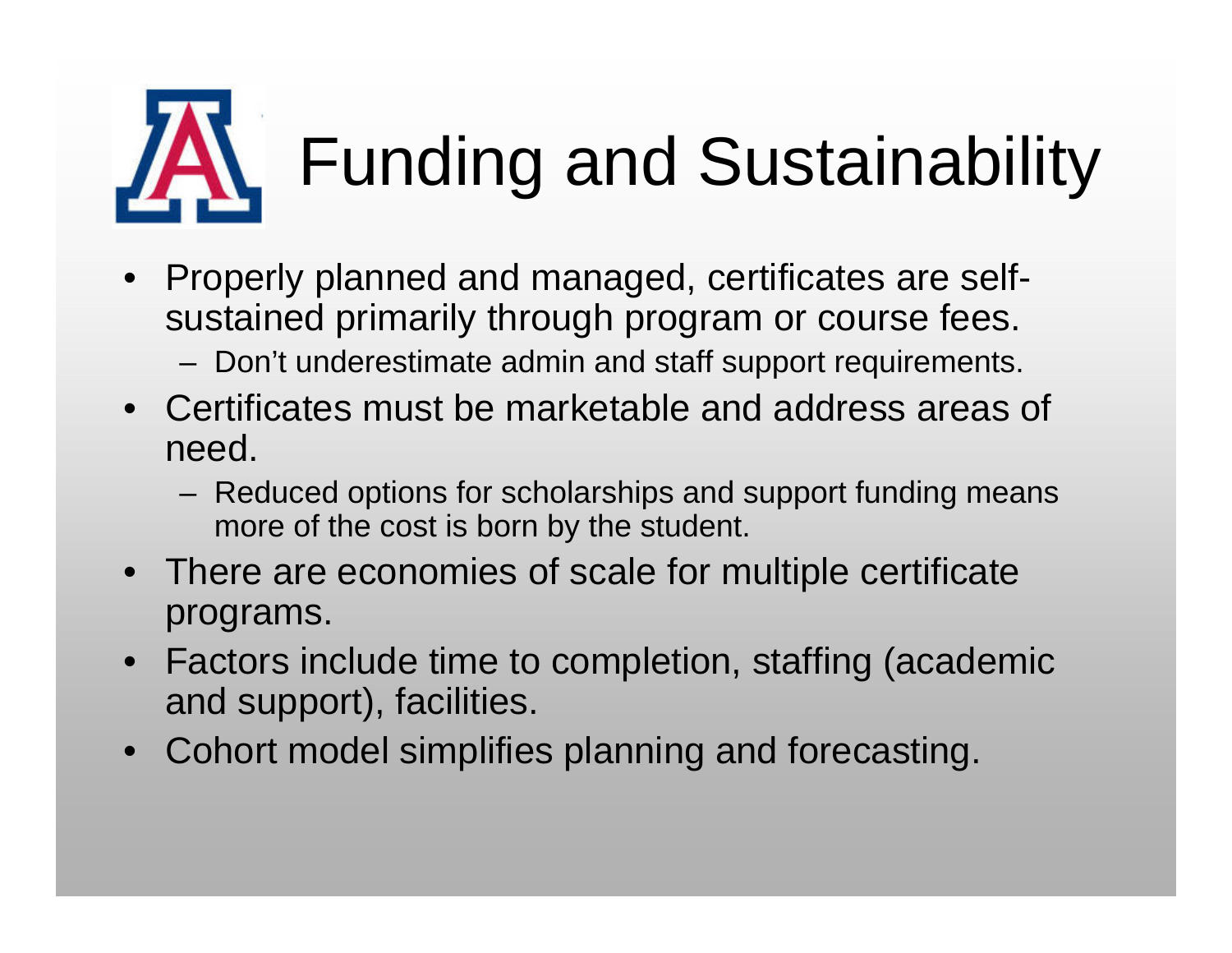

#### Administration and Management

- Partnership with Office of Continuing Education and Academic Outreach:
- Existing infrastructure for virtual delivery and outreach.
- Revenue share for administrative costs –registration, course setup, billing (vs. traditional models).
- Leveraging business relationships with learning content management systems vendors and suppliers.
- Technical support, student support.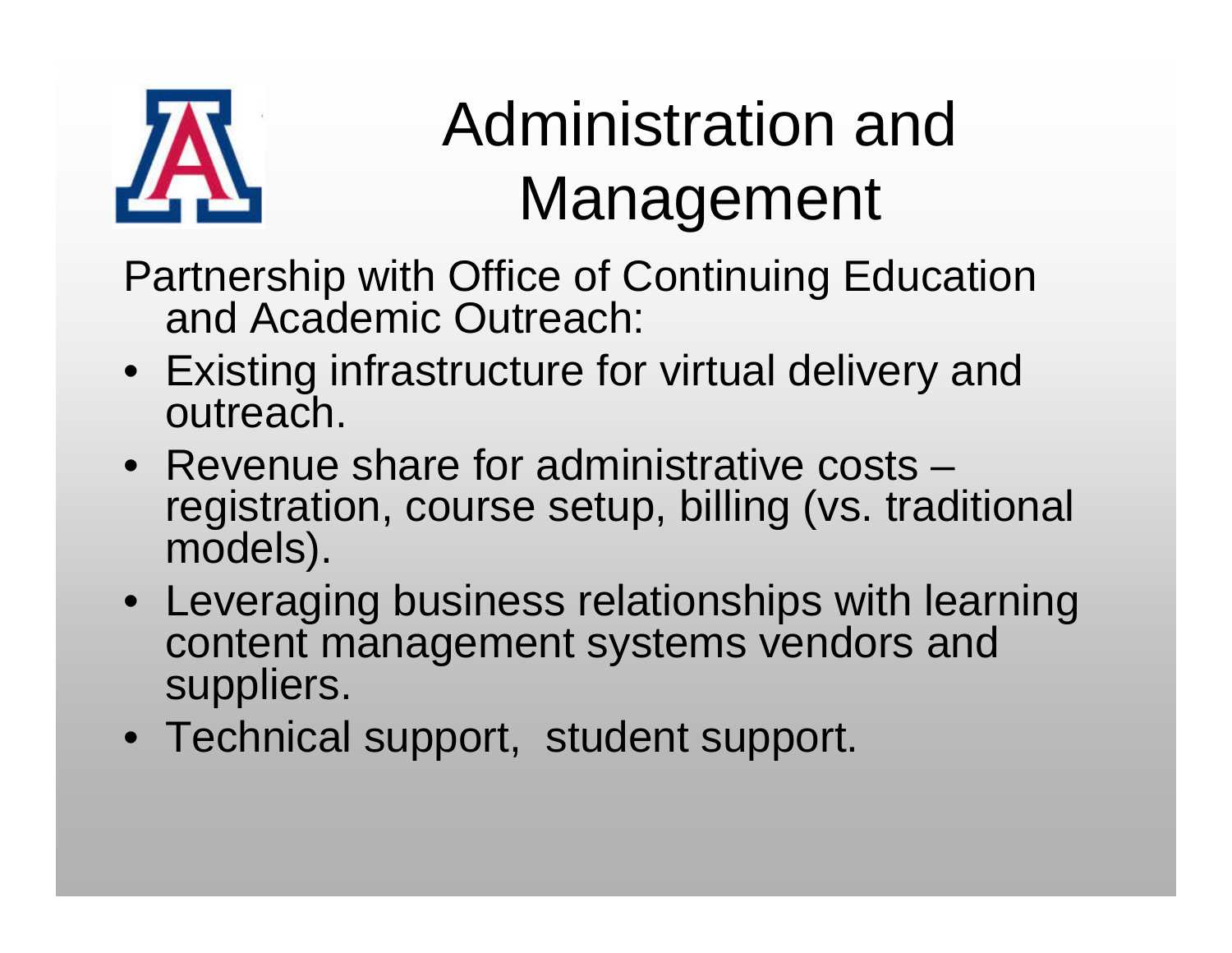

# Pedagogical Model

Course content is based on a pedagogical model that incorporates disciplinary theory, a conceptual framework, and practical application skills.

| Theory                              | Knowledge of the disciplines, history of the profession, core<br>comprehension. "How can one appraise records for acquisition?" | Readings, textbooks                                                                          |
|-------------------------------------|---------------------------------------------------------------------------------------------------------------------------------|----------------------------------------------------------------------------------------------|
| <b>Conceptual Framework</b>         | Strategic knowledge of the disciplines. "Are these records of sufficient<br>value to acquire?"                                  | Lectures, discussion                                                                         |
| <b>Practical Application Skills</b> | The discipline in practice, tools and methods. "What techniques will allow<br>me to acquire these records for the collection?"  | Projects, homework,<br>internships, digital<br>portfolios, authentic<br>learning experiences |

Hands-on projects will be emphasized, and students will be required to acquire and maintain a variety of technologies in the creation of portfolios and authentic work projects such as working web servers, databases and operating system configuration and maintenance.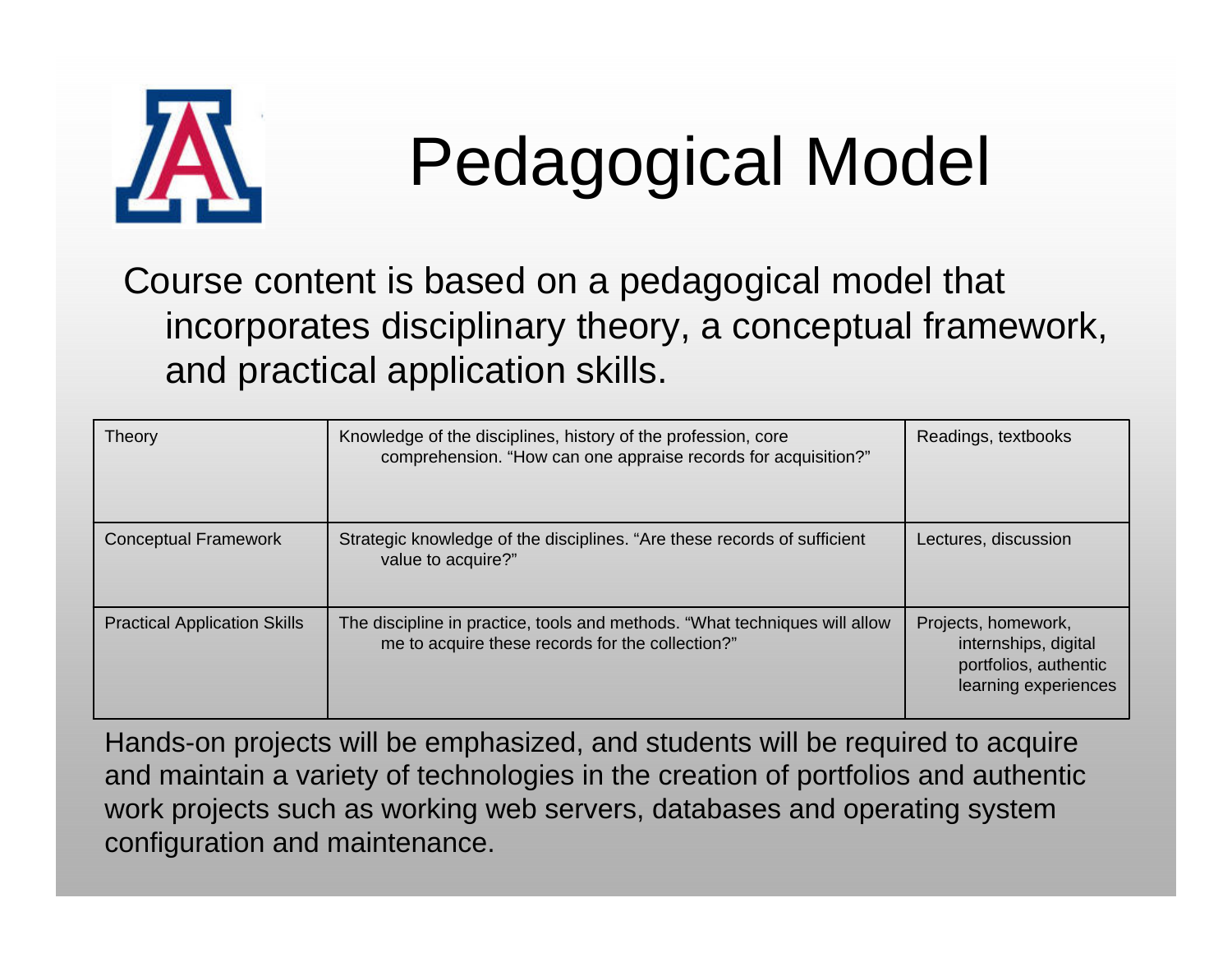# Curriculum – Concept Map

- • Alignment of learner and constituent objectives:
	- Who are the learners and what is their profile?
	- Who are the constituents (beneficiaries) and what are their goals and objectives?
- $\bullet$  Development of a context for learning that addresses the learner and a multitude of constituencies, some with conflicting goals and agendas.
- Clearly articulated inputs, outputs and outcomes (outcome-based planning and evaluation).

#### Concept Map

Caution – analysis to paralysis alert: don't make this process a dogwagger. It's clearly a tail.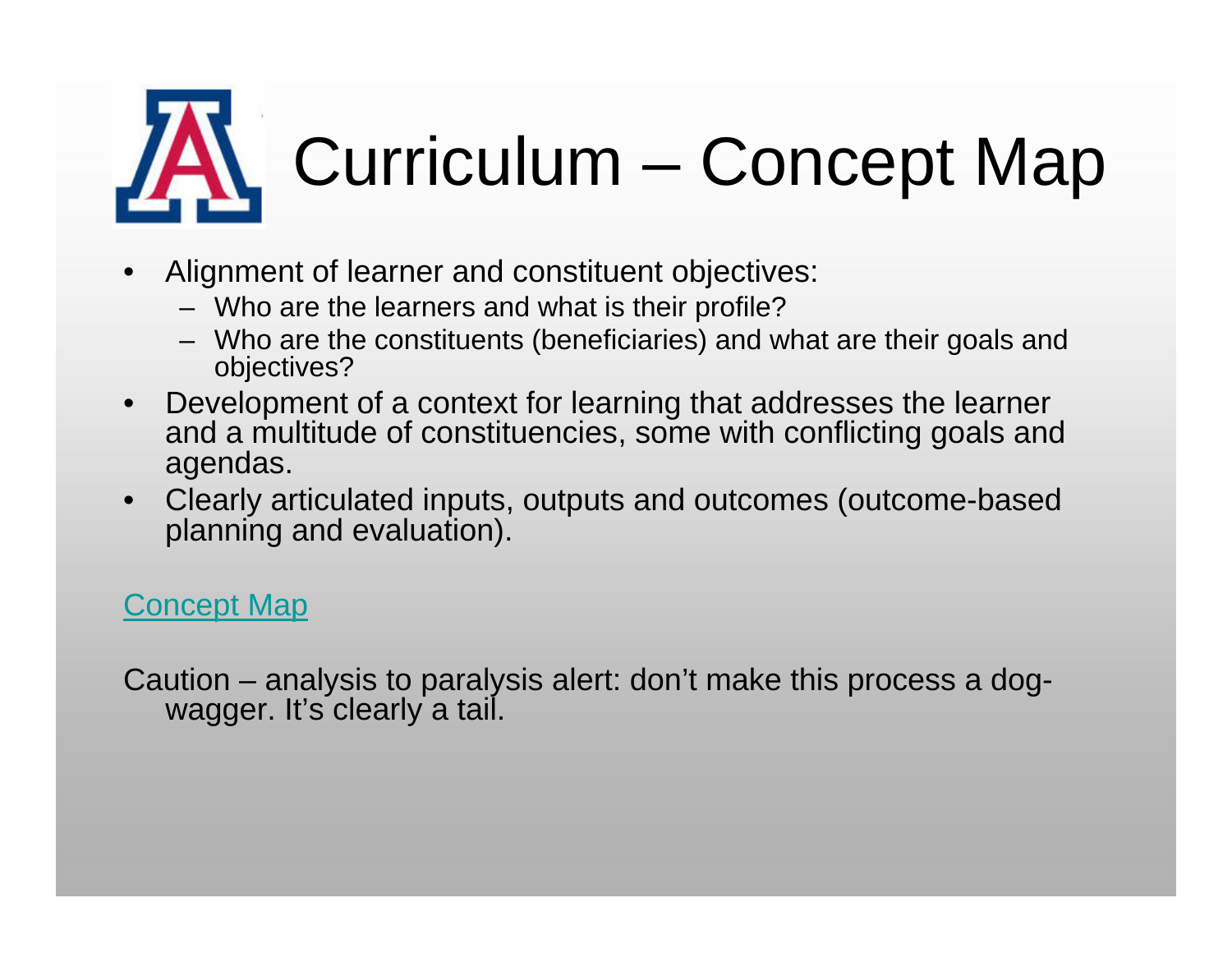

# Curriculum Development

Think global, act local:

- Course content is developed by subject matter experts and practitioners.
- Curriculum (the big picture) requires and is informed by oversight from a broad crosssection of subject matter experts.
- Course content must align with curricular objectives.
	- National panel of experts advising and providing feedback and "sanity checks."
	- –Local working group
	- Designated Professor of Practice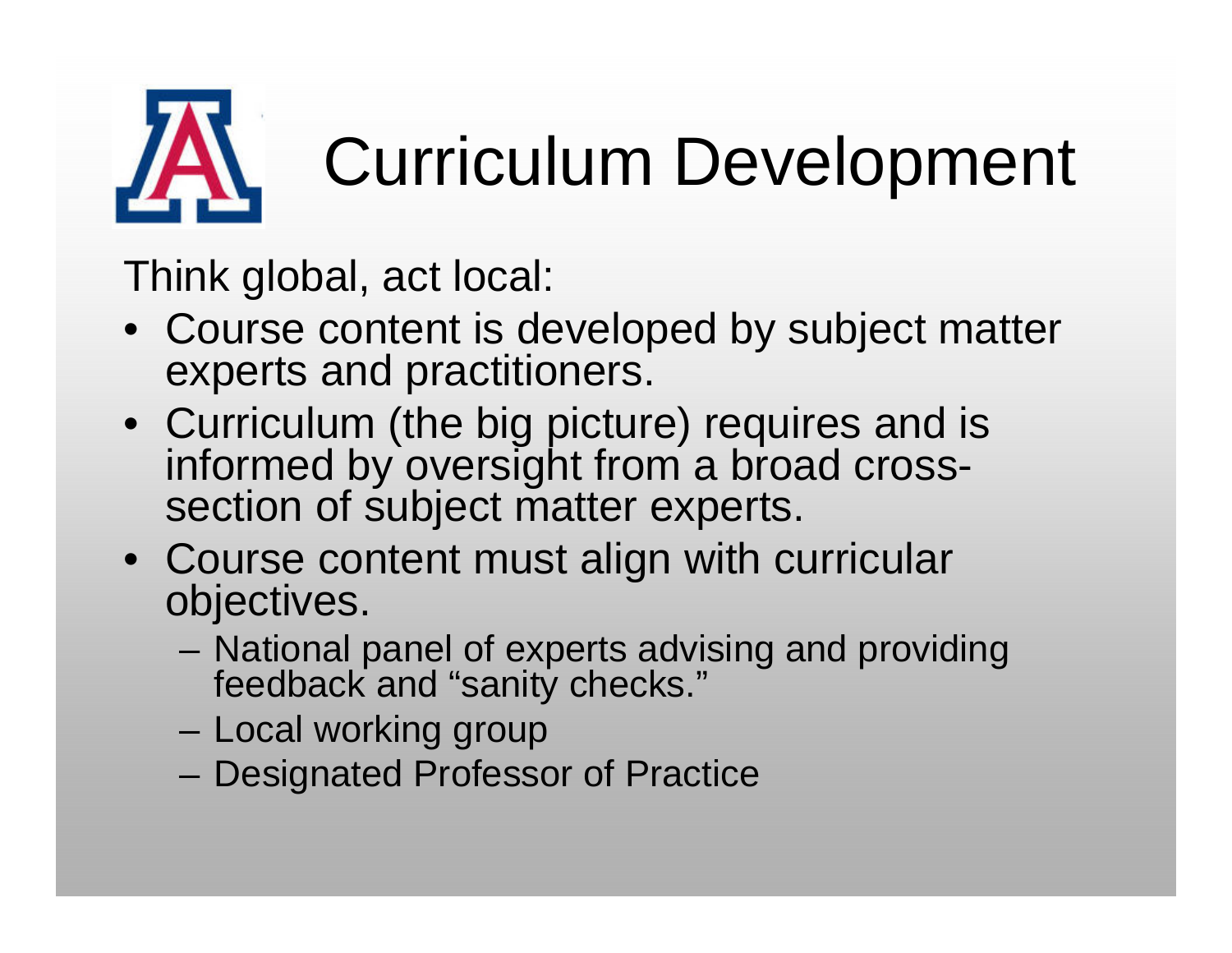

#### Modeling Success

The effective graduate will model success in several ways. The student will:

- • acquire and demonstrate the skills and knowledge necessary to continue as lifelong learner, not only mastering the issues and technologies of today but also the issues and technologies not yet apparent or developed.
- • model information literacy throughout the course of study and in professional positions that follow.
- • possess the fundamental knowledge of the core theoretical background underlying digital information studies.
- • acquire or further develop and abide by an understanding of the mission of the librarian or other information professional and the codes of ethics of the professions including respect for privacy, intellectual property and intellectual freedom.
- • acquire or further develop the ability to understand the information needs of the community being served.
- • model successful communication skills across a broad range of technical and nontechnical perspectives among communities of information consumers
- • possess the confidence needed to excel across a broad range of professional dimensions including teaching and learning, leading and administering, and managing digital information.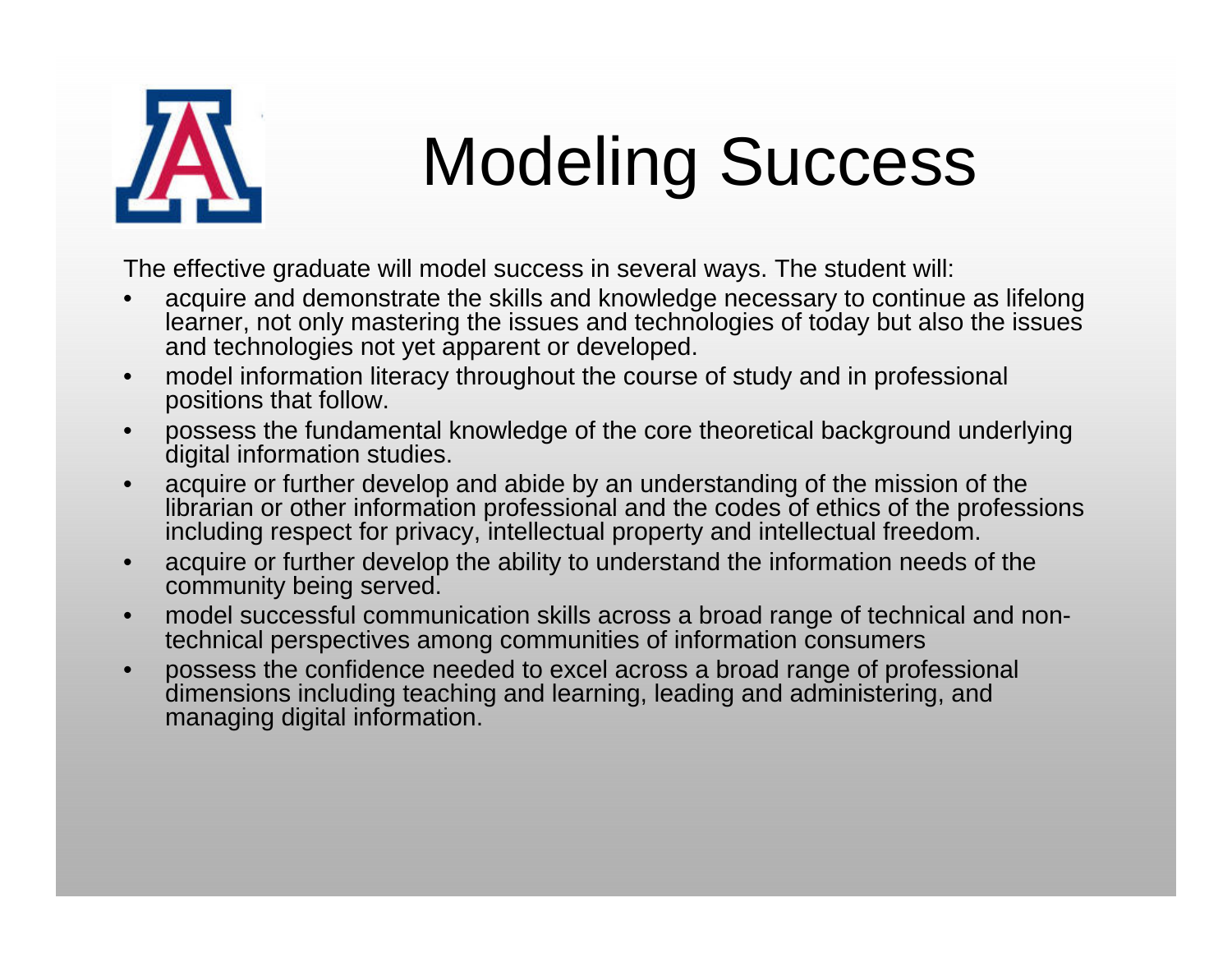

### Functional Description

The DigIn Certificate consists of six required threecredit graduate courses:

- IRLS 671 Introduction to Digital Collections
- $\bullet$  IRLS 672 Introduction to Applied Technology (includes two week mandatory orientation module prior to the official start of class)
- IRLS 673 Managing the Digital Information Environment
- •IRLS 674 Preservation of Digital Collections
- •IRLS 675 Advanced Digital Collections
- IRLS 676 Capstone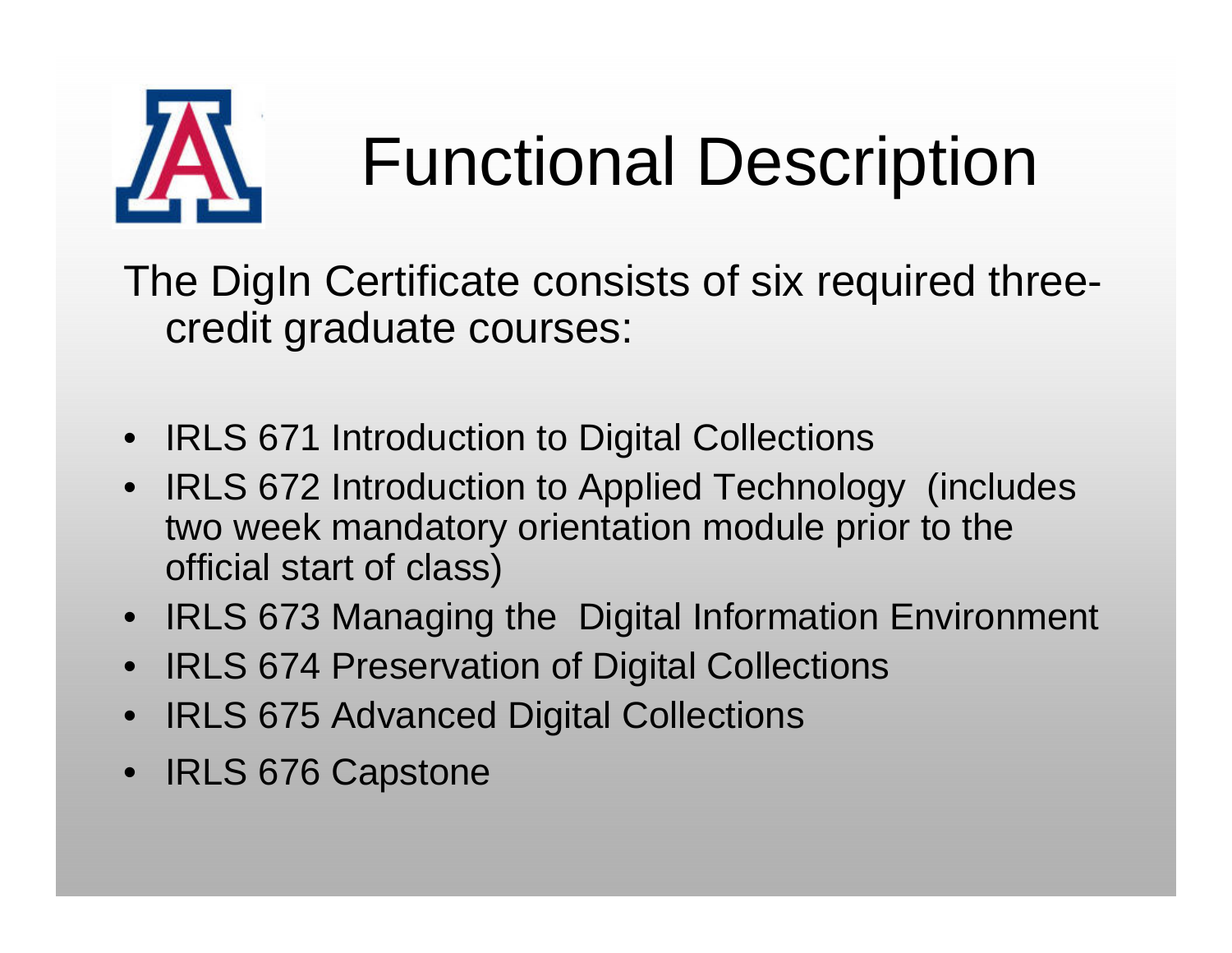

#### Schedule

| Year      | <b>Summer</b>                                                                                                             | Fall                                                                                                                  | <b>Spring</b>                                                                                                       |
|-----------|---------------------------------------------------------------------------------------------------------------------------|-----------------------------------------------------------------------------------------------------------------------|---------------------------------------------------------------------------------------------------------------------|
| 2007-2008 | Pre-session orientation<br>module<br>ILRS 672 Introduction<br>to Applied Technology                                       | IRLS 671 Introduction to<br><b>Digital Collections</b><br>IRLS 673 Managing the<br>Digital Information<br>Environment | IRLS 674 Preservation of<br><b>Digital Collections</b><br><b>IRLS 675</b><br><b>Advanced Digital</b><br>Collections |
| 2008-2009 | Pre-session orientation<br>module<br>IRLS 672 Introduction to<br><b>Applied Technology</b><br>IRLS 676 Capstone           | IRLS 671 Introduction to<br><b>Digital Collections</b><br>IRLS 673 Managing the<br>Digital Information<br>Environment | IRLS 674 Preservation of<br><b>Digital Collections</b><br><b>IRLS 675</b><br><b>Advanced Digital</b><br>Collections |
| 2009-2010 | Pre-session orientation<br>module<br>IRLS 672 Introduction to<br><b>Applied Technology</b><br><b>ILRS 676</b><br>Capstone | IRLS 671 Introduction to<br><b>Digital Collections</b><br>IRLS 673 Managing the<br>Digital Information<br>Environment | IRLS 674 Preservation of<br><b>Digital Collections</b><br><b>IRLS 675</b><br><b>Advanced Digital</b><br>Collections |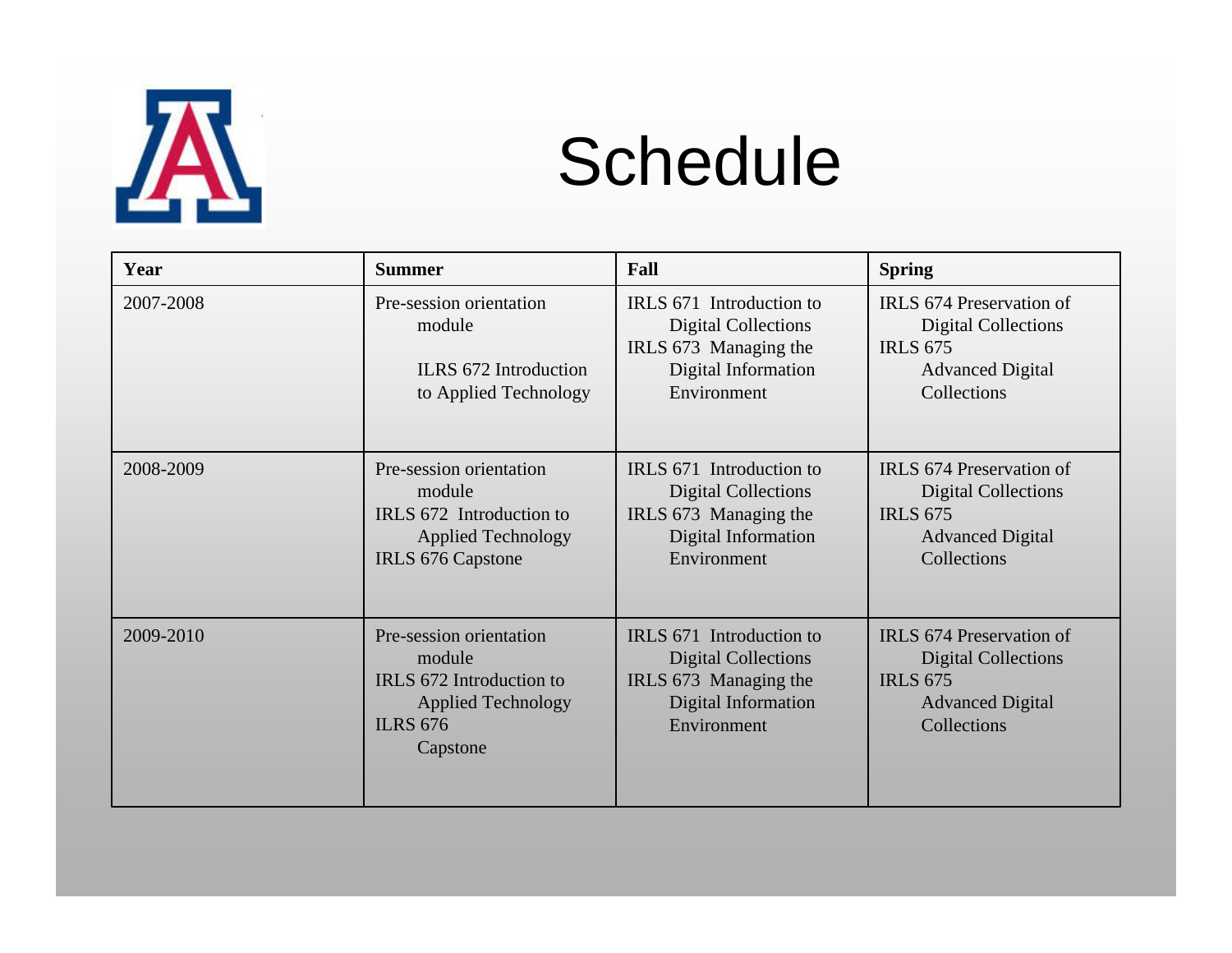

#### Schedule Description

- $\bullet$  Two courses are offered each summer: the first course, IRLS 672, Introduction to Applied Technology, and the capstone course, ILRS 676. Other required courses are offered in the fall and spring. Students typically complete the certificate program in four or seven consecutive semesters by electing to take one course each in the fall and spring semesters over two years, or two courses concurrently in the fall and spring over one year.
- $\bullet$  All coursework for the Certificate in Digital Information Management must be completed within three years. Students must take at least one class each fall and spring until the certificate is completed or request a temporary leave in order to preserve matriculated status.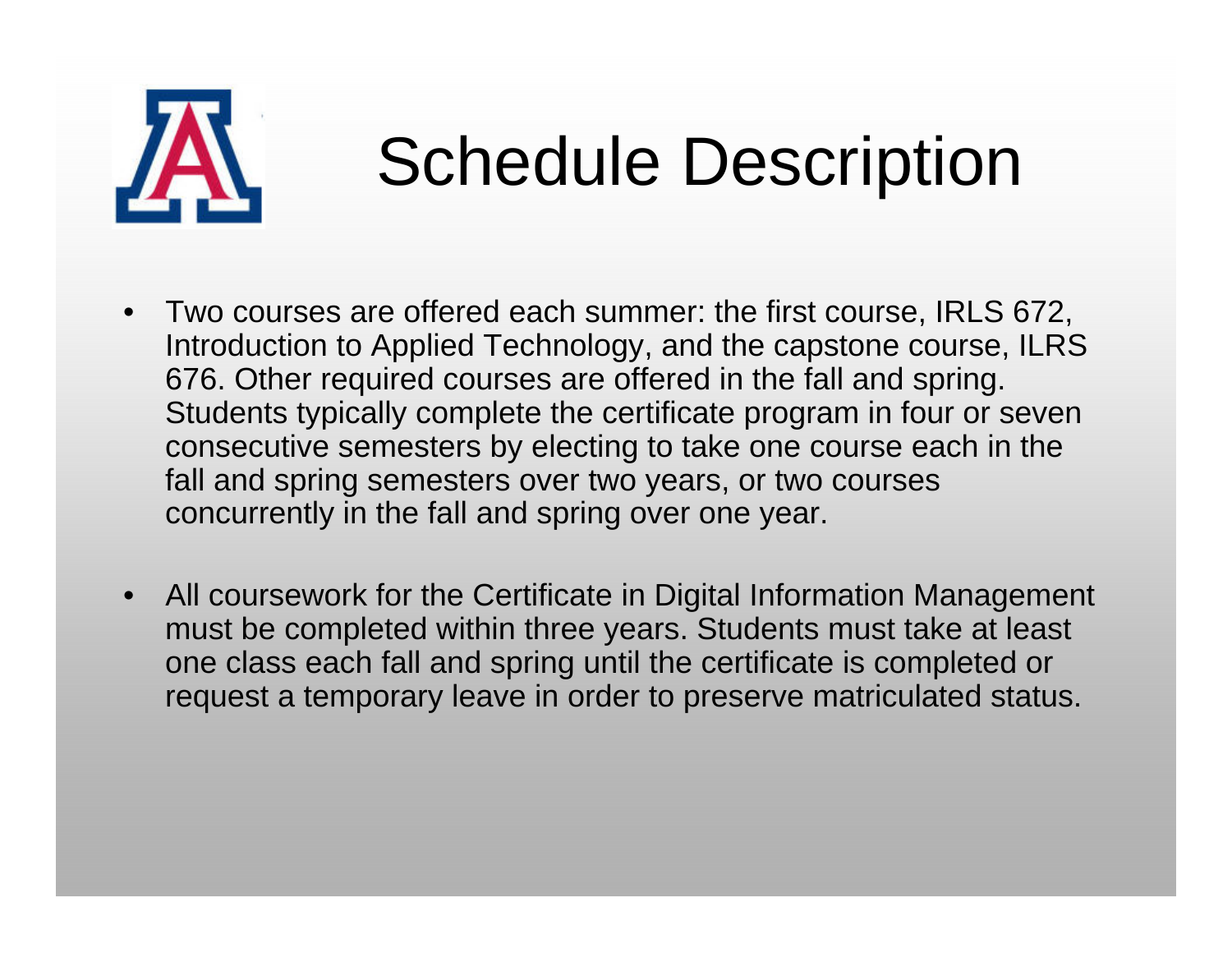

#### Implementation Phase - Current Status

- Cohort 1 (summer 2007) under review:
	- –21 applicants, short notice, significant interest.
	- – Cohort profile confirms assumptions of diversity of applicants.
- Professor of Practice decision imminent
	- – Will teach Into to Digital Collections and other courses TBA.
	- – Will assume program management including program development, recruitment, grant administration and reporting.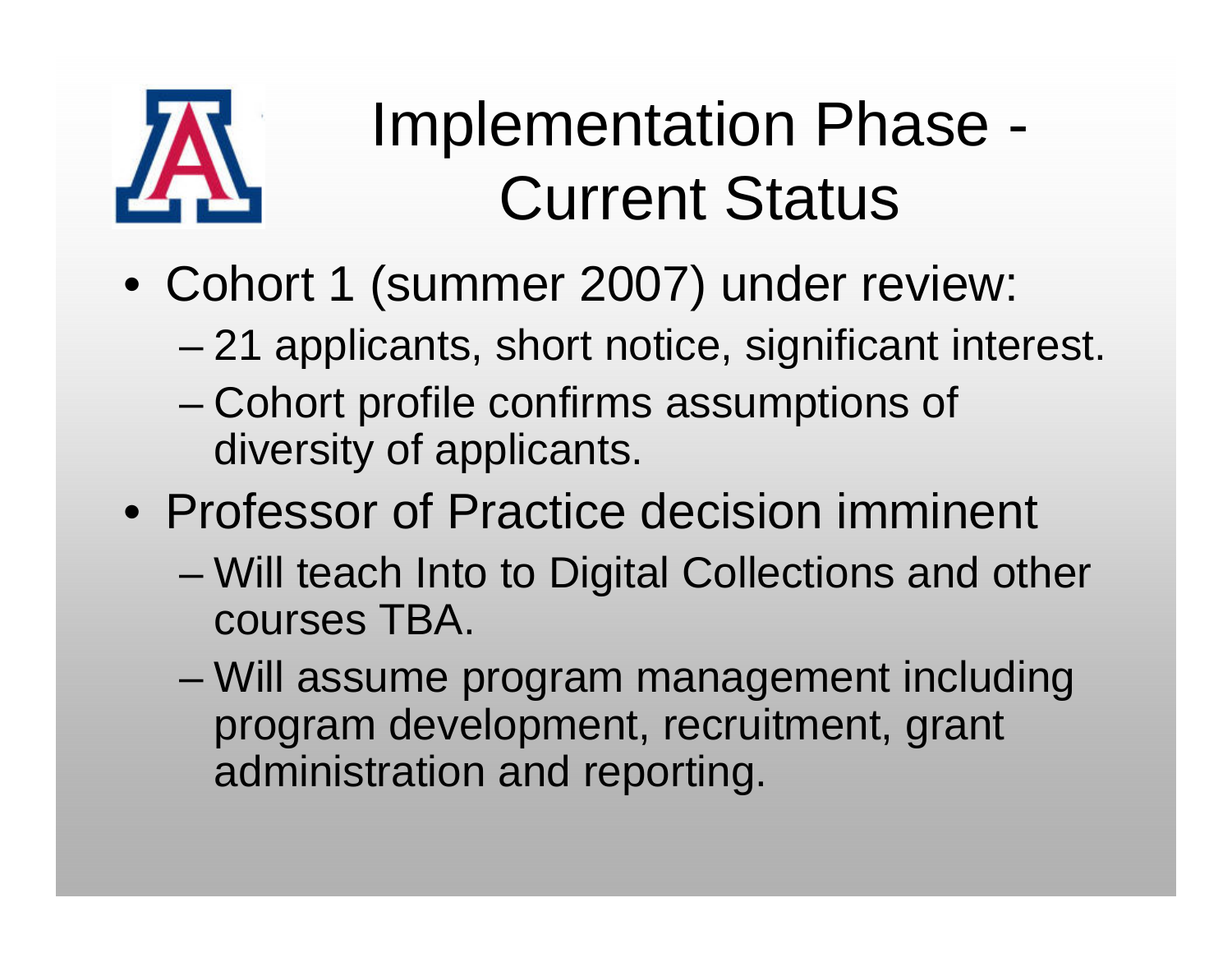

### Future Direction

- Continued input from advisors and mentors.
- Ongoing initiatives in digital management and curation
	- –**DigCCurr**
	- Other initiatives
- Certificate acceptance and validation